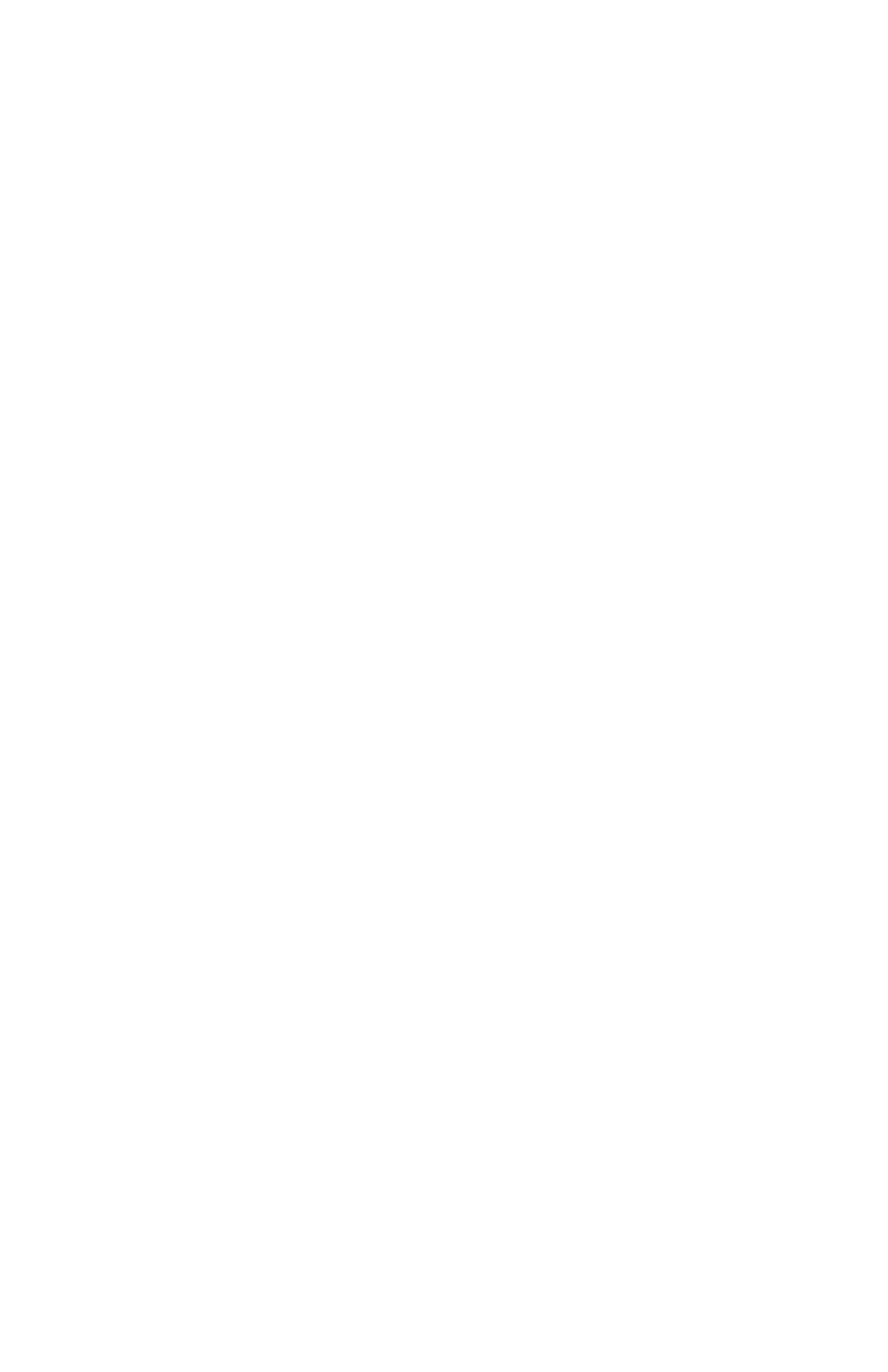### **Contents**

| Video: Cleaning Bathrooms 7                                               |
|---------------------------------------------------------------------------|
|                                                                           |
|                                                                           |
|                                                                           |
| Video: Vacuuming  13                                                      |
| Best practices for employers and supervisors 15                           |
| WorkSafeBC publications and videos  17                                    |
| WorkSafeBC prevention information line 18                                 |
| WorkSafeBC resources $\dots\dots\dots\dots\dots\dots\dots\dots\dots\dots$ |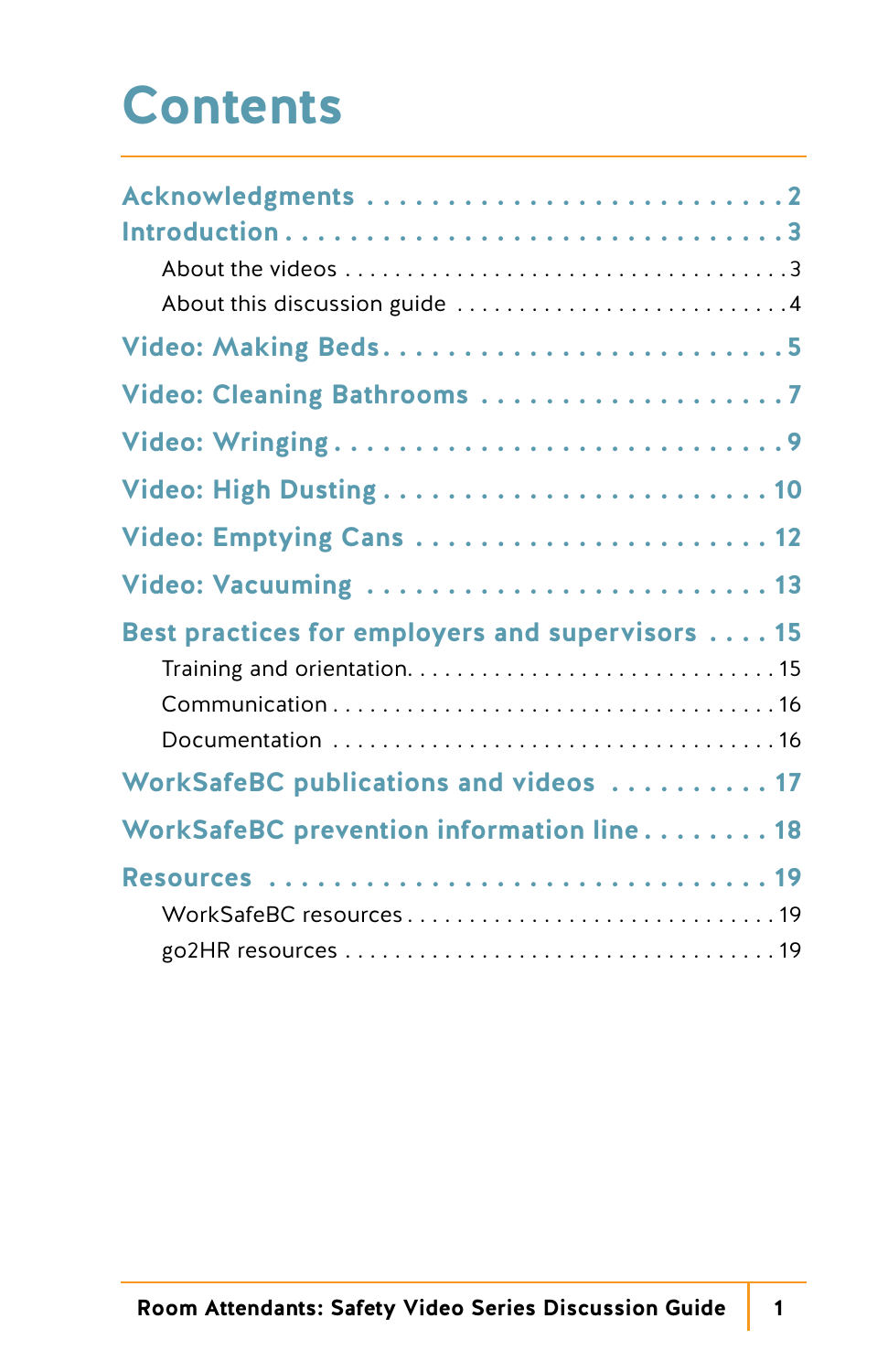## **Acknowledgments**

These resources would not have been possible without the generous assistance of the B.C. accommodation industry. WorkSafeBC would like to thank the following organizations and their representatives who participated in a working group formed to prepare these resources:

- Coast Hotels (B.C.)
- Delta Grand Okanagan Hotel (Kelowna)
- Delta Vancouver Suites (Vancouver)
- Fairmont Chateau Whistler (Whistler)
- Fairmont Waterfront (Vancouver)
- Harbour Towers Hotel & Suites (Victoria)
- Hilton Whistler Resort & Spa (Whistler)
- go2HR
- St. Eugene Golf Resort Casino (Cranbrook)
- Sylvia Hotel (Vancouver)
- The Plaza Hotel Kamloops (Kamloops)
- Treasure Cove Hotel (Prince George)
- Westin Bayshore (Vancouver)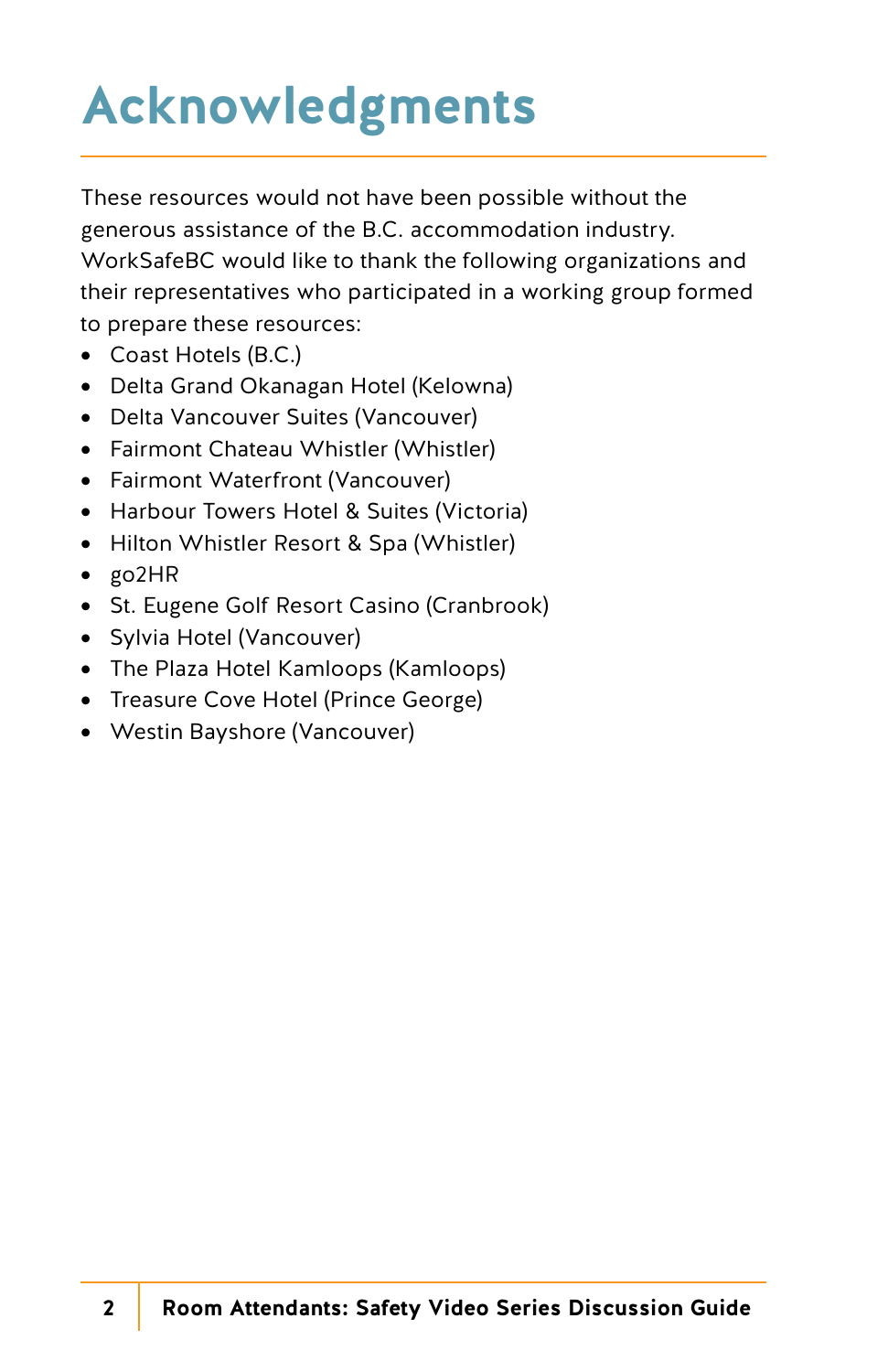## **Introduction**

Over 50 percent of injuries in the accommodation industry involve room attendants (housekeeping staff). The majority of these injuries are musculoskeletal injuries (MSIs) caused by improper lifting, overreaching, or awkward positioning.

As employers or supervisors, it's essential that you identify potential hazards in your hotel and train your staff appropriately. It's important that room attendants work safely to prevent injury, especially to their shoulders, back, and knees. Training should explain the health hazards of improper lifting or awkward positioning, and give recommendations on what room attendants can do to perform their job safer.

This video series supports that training by demonstrating safe work procedures and providing instructions to prevent injuries to room attendants.

### **About the videos**

This video series was filmed in a larger hotel environment, but the information and techniques in these videos are applicable to both small and large accommodations. These videos are appropriate for employers, supervisors, workers, members of joint occupational safety and health committees, and educators. They can be used for worker orientation, safety meetings, or incorporated into existing education and training programs.

The series consists of six videos that demonstrate proper and safe work procedures for common housekeeping activities, including ergonomically correct body postures when performing repetitive workplace tasks.

These videos are available on [worksafebc.com](www.worksafebc.com) in both English and Tagalog. There are optional subtitles in French, Spanish, Korean, Punjabi, Vietnamese, Chinese simplified, and Chinese traditional.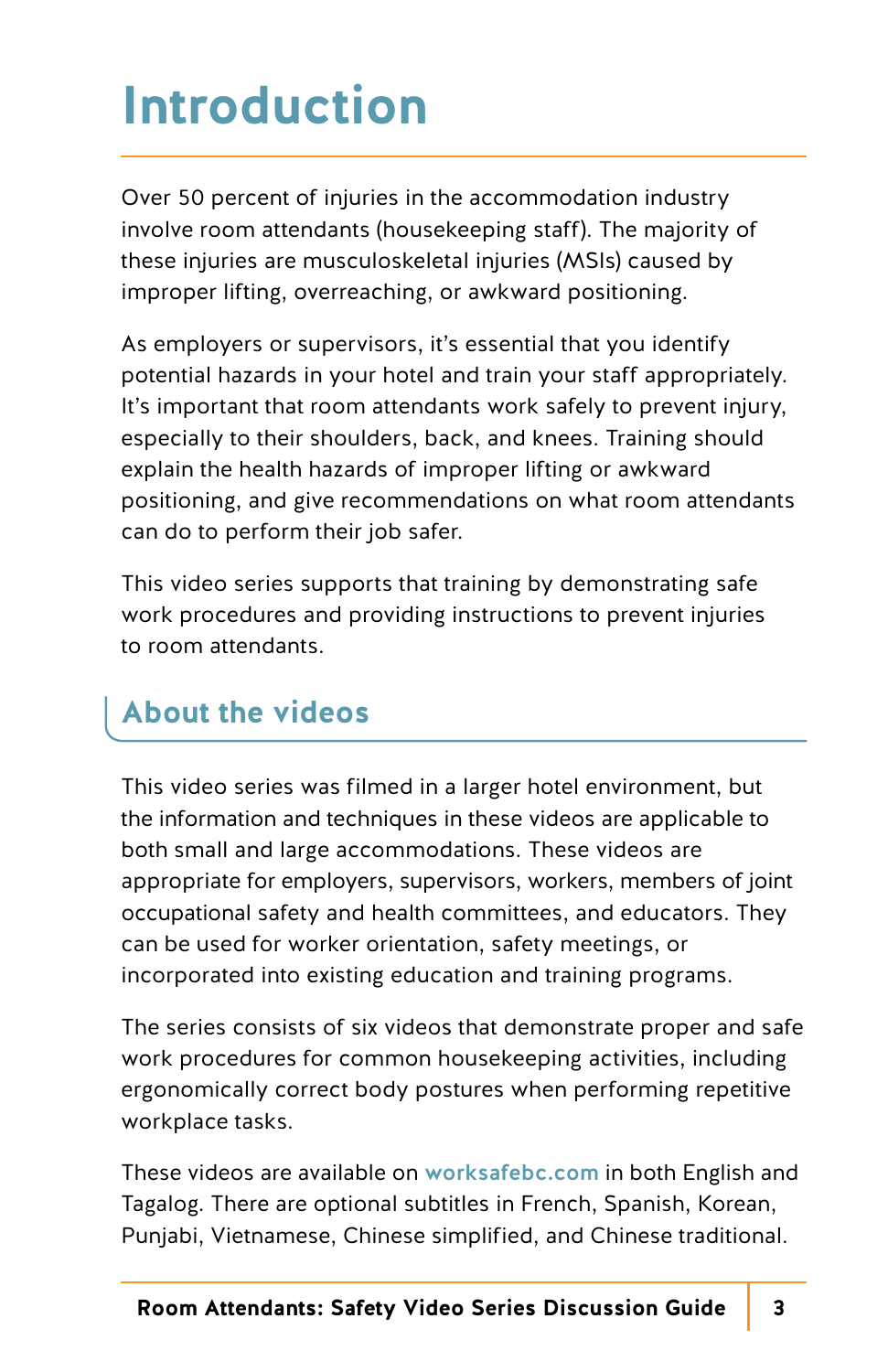### **About this discussion guide**

This discussion guide contains discussion points and questions that will help viewers learn more about the proper techniques for making beds, cleaning bathrooms, wringing cloths, dusting, emptying waste cans, and vacuuming. A best practices section for employers and supervisors has also been included at the end of this guide.

After viewing each module, engage viewers in a discussion using some or all of the suggested questions.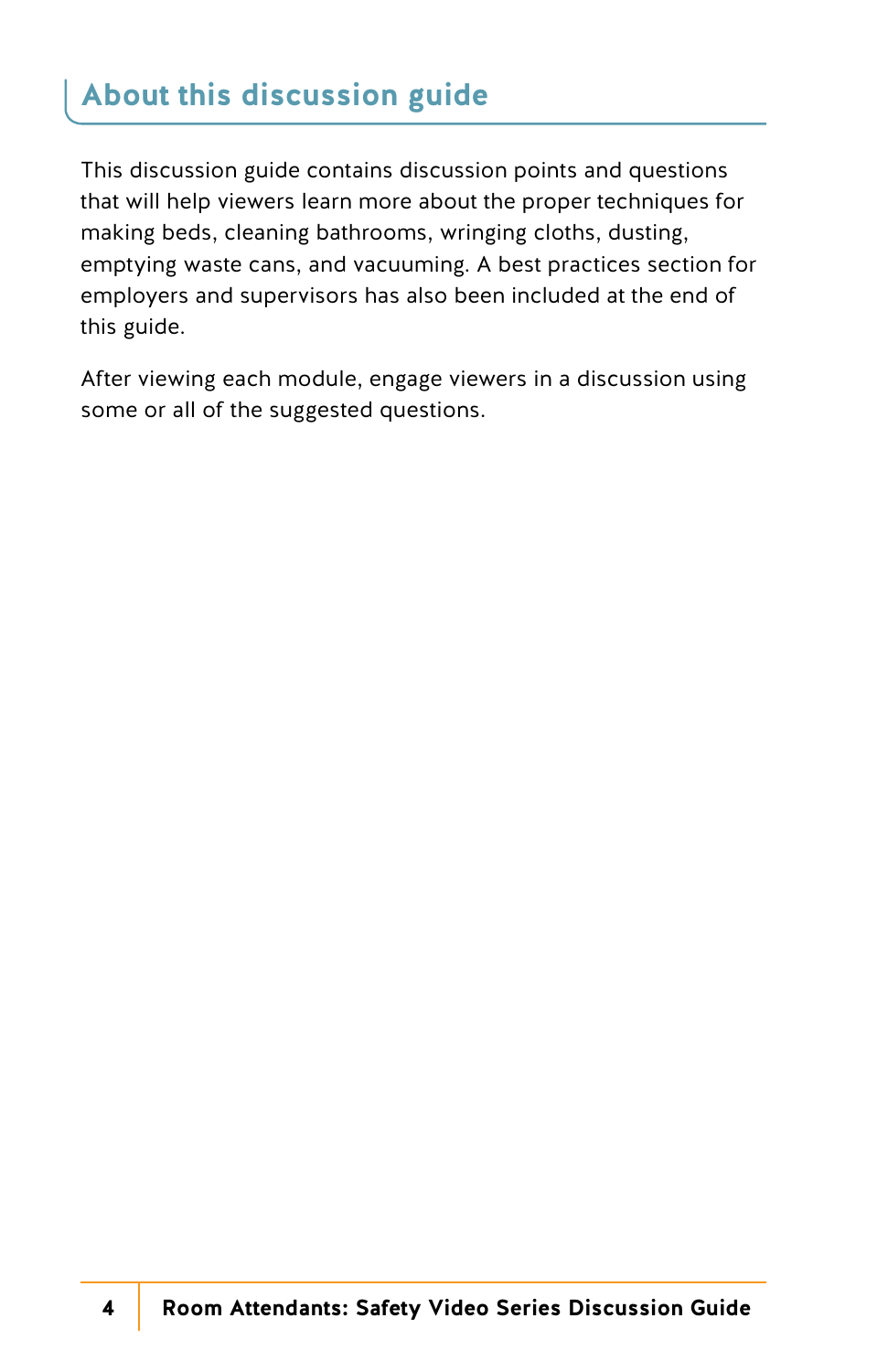### **Video: Making Beds**



Making beds can be hard on your shoulders, back, and knees. This video demonstrates safe work practices, and shows how proper body positioning and movement can prevent injuries.

#### **What are some key safety messages in this video?**

- Wear protective gloves.
- Visually check the bed for fluids and sharp objects.
- Detach bedding from all sides, working your way around the bed.
- To avoid tripping and overexertion, put used bedding directly into the bin or cart instead of on the floor.
- Remove gloves before making the bed.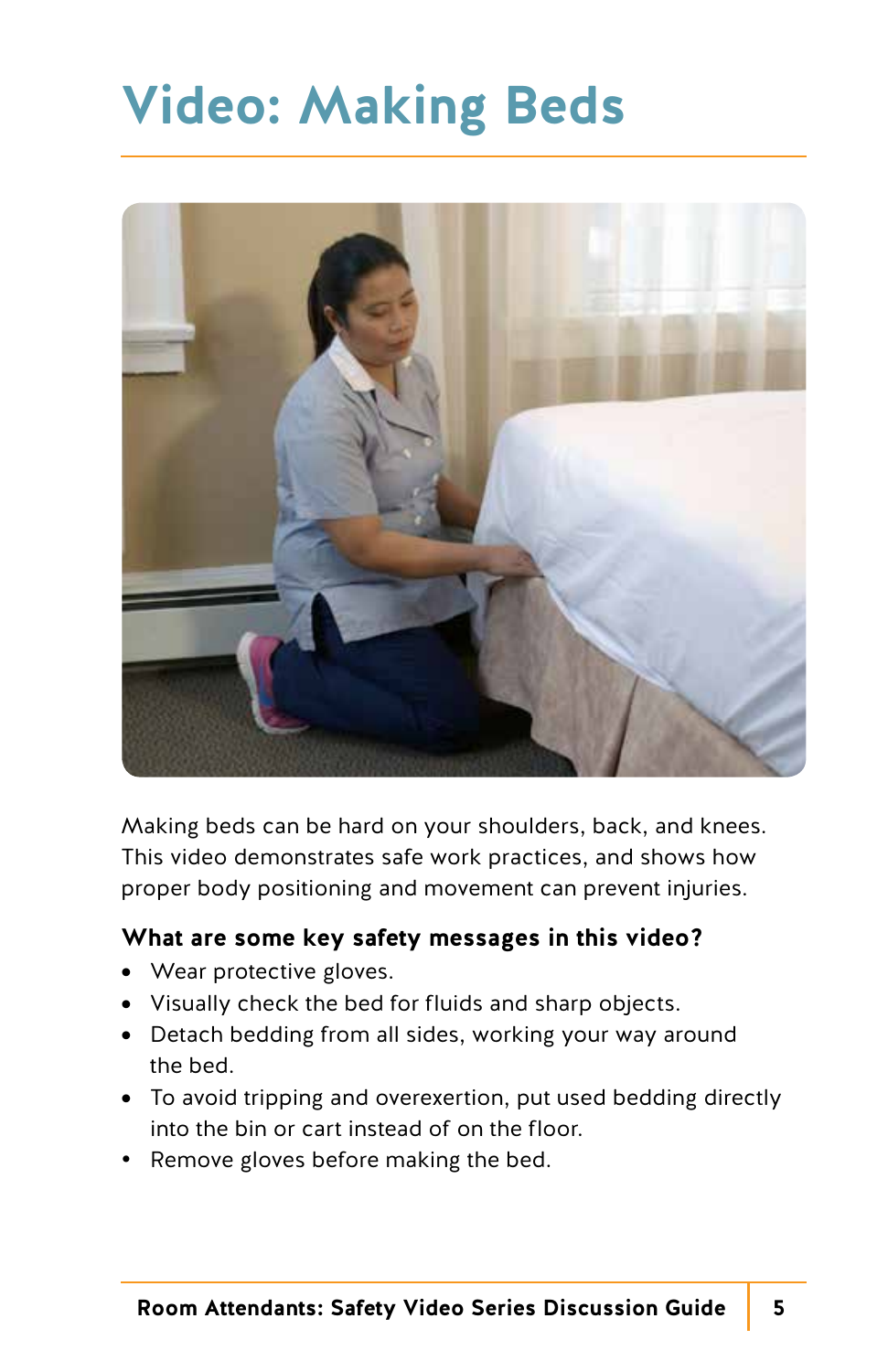#### **What would happen if you always bent your back to make the bed? What are some tips for proper body positioning and movement when making beds?**

- Always bend your knees, not your back. Kneel or squat. (Reference graphic on the video or use poster to reinforce correct positioning.)
- Avoid lifting the mattress.
- Stuff pillows fully into cases instead of shaking.
- Avoid overreaching.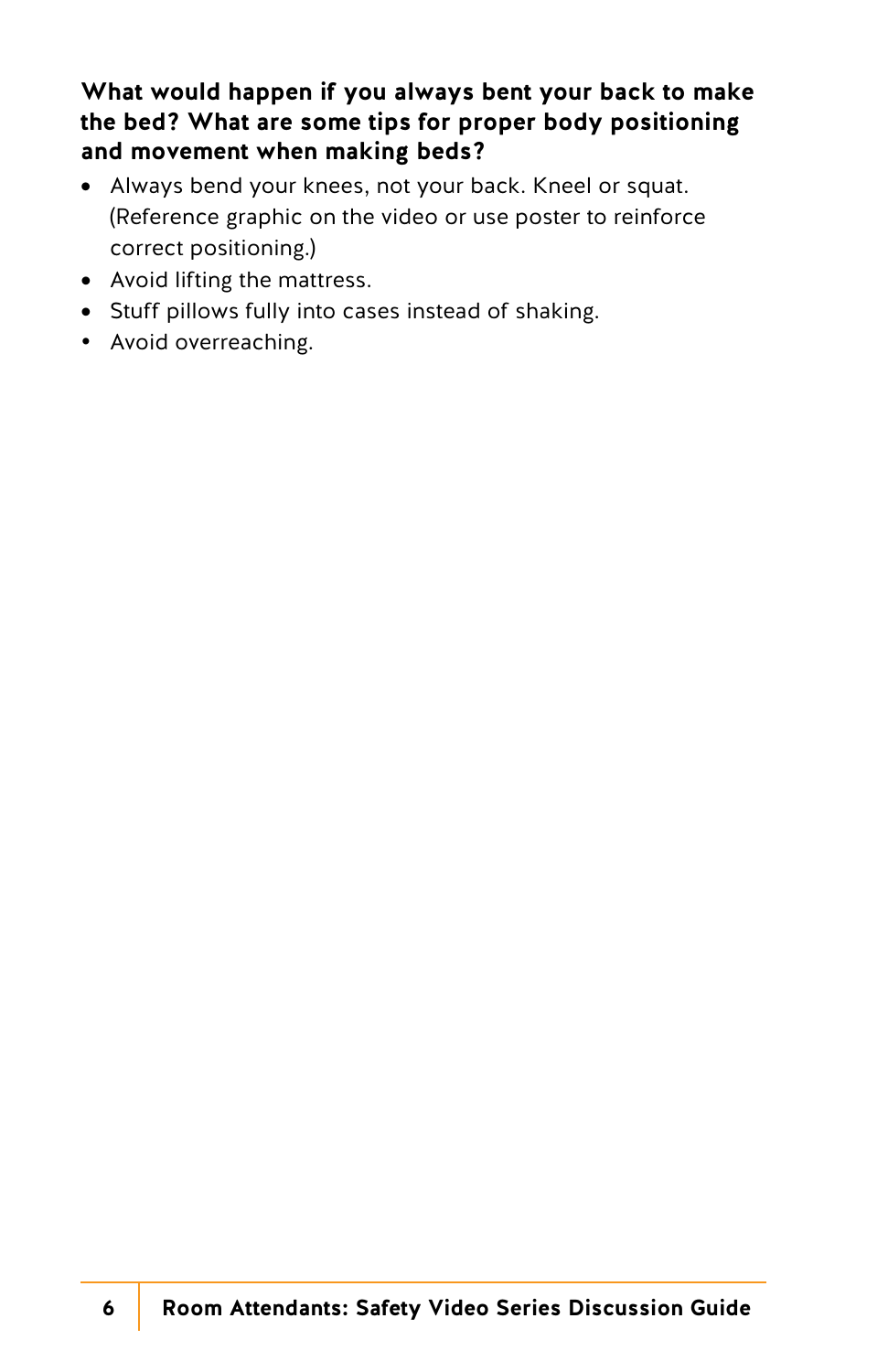## **Video: Cleaning Bathrooms**



Extending your shoulders and arms for long periods of time to wipe and clean can be tiring and can lead to strained muscles. This video demonstrates safe work practices and how you can help prevent injuries while cleaning bathrooms.

#### **What are some key safety messages in this video?**

- Minimize awkward bending and overreaching by using tools with telescoping handles. (Ask workers to show how to extend handle.)
- Alternate hands when scrubbing.
- Always try to work at chest height.
- Ensure you have the right cleaning product for the job.
- Divide bathroom into sections to alternate high, medium, and low cleaning areas and body positions.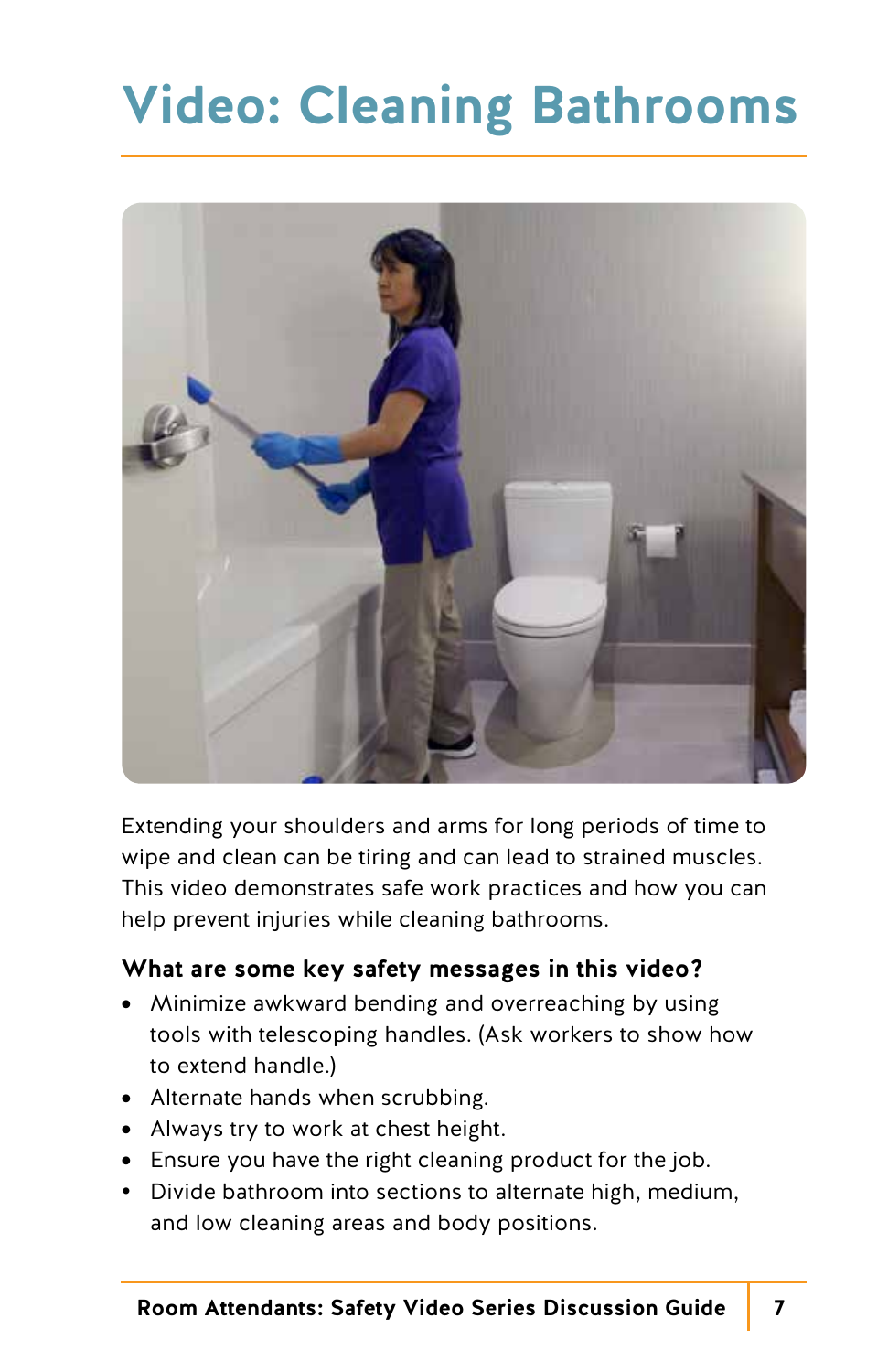#### **What can you do to keep from slipping while cleaning the tub?**

- Use a damp cloth or rubber non-slip mat.
- Wear non-slip footwear.
- Use your non-scrubbing hand to balance yourself.

#### **What if you can't reach the area that needs to be cleaned? What can you do about it? What shouldn't you do?**

- Use tools that have telescoping handles so you can adjust the length.
- Never balance on the edge of the tub.
- Stand in the tub to scrub the walls and back of the tub.
- Never overextend your reach.
- Don't work for long periods of time reaching over your head.
- Don't bend to do the work; squat instead.

#### **What other safety tips or safe work procedures can you think of?**

- Before walking into the bathroom and starting work, assess the area. Look for spills and other hazards. If the floor is wet, put down a towel.
- Take micro pauses:
	- Return to an upright posture and let your arms hang loosely by your side.
	- Let muscles rest by pausing for 5-10 seconds.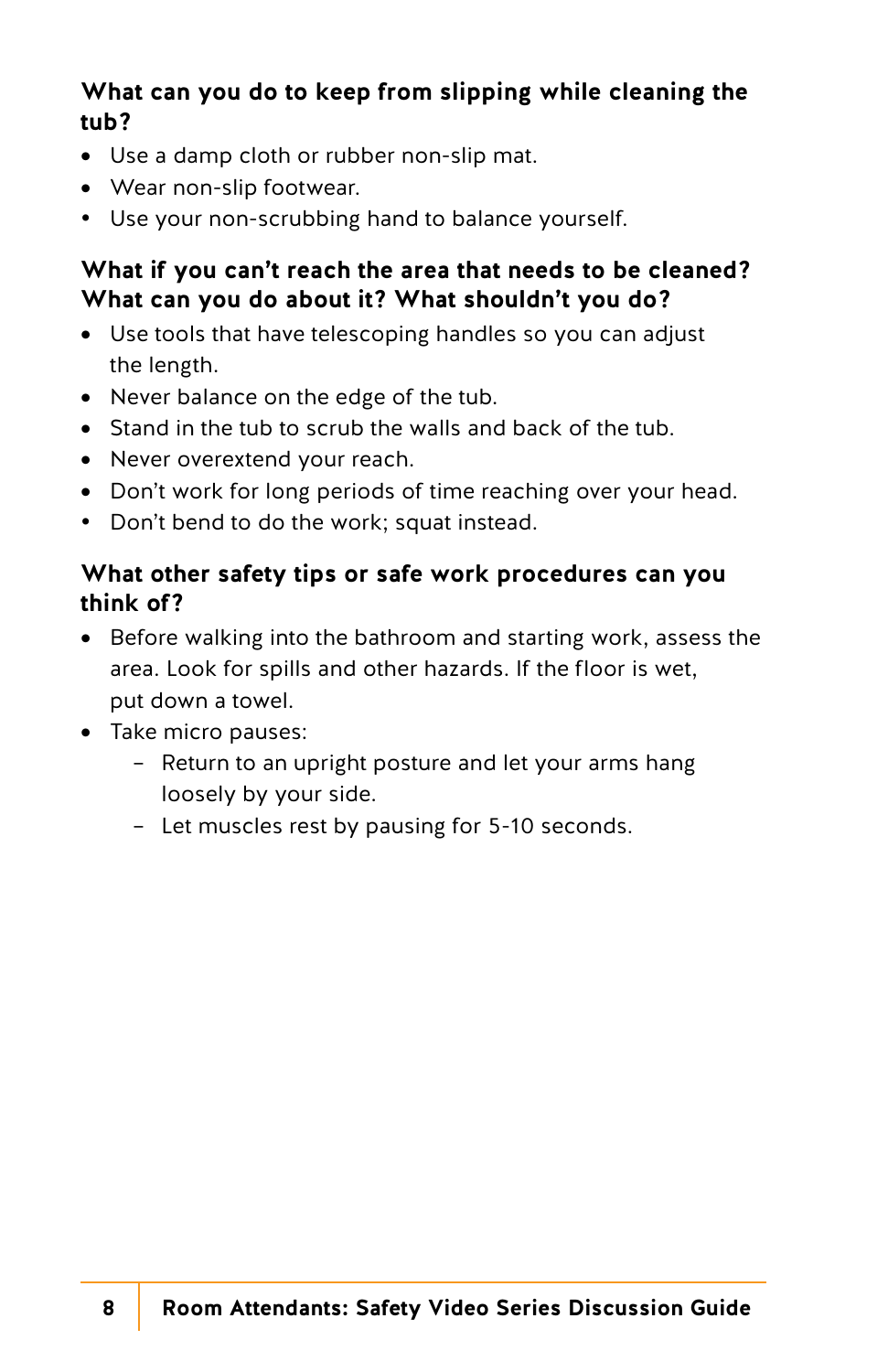## **Video: Wringing**



Forceful and repetitious twisting and bending of the wrist can cause wrist strain. This video demonstrates safe work practices and how you can help prevent injuries while wringing cloths.

#### **What might happen if you don't wring cloths properly? What are some key safety messages in this video?**

- Cloths should be large enough to be efficient, but small enough that you can squeeze out excess water with no more than two squeezing motions.
- Hold one hand above the other to produce a squeezing action.
- Start with your wrists flexed and, as you squeeze, bring them back to a neutral position. (Have workers demonstrate the proper wringing technique.)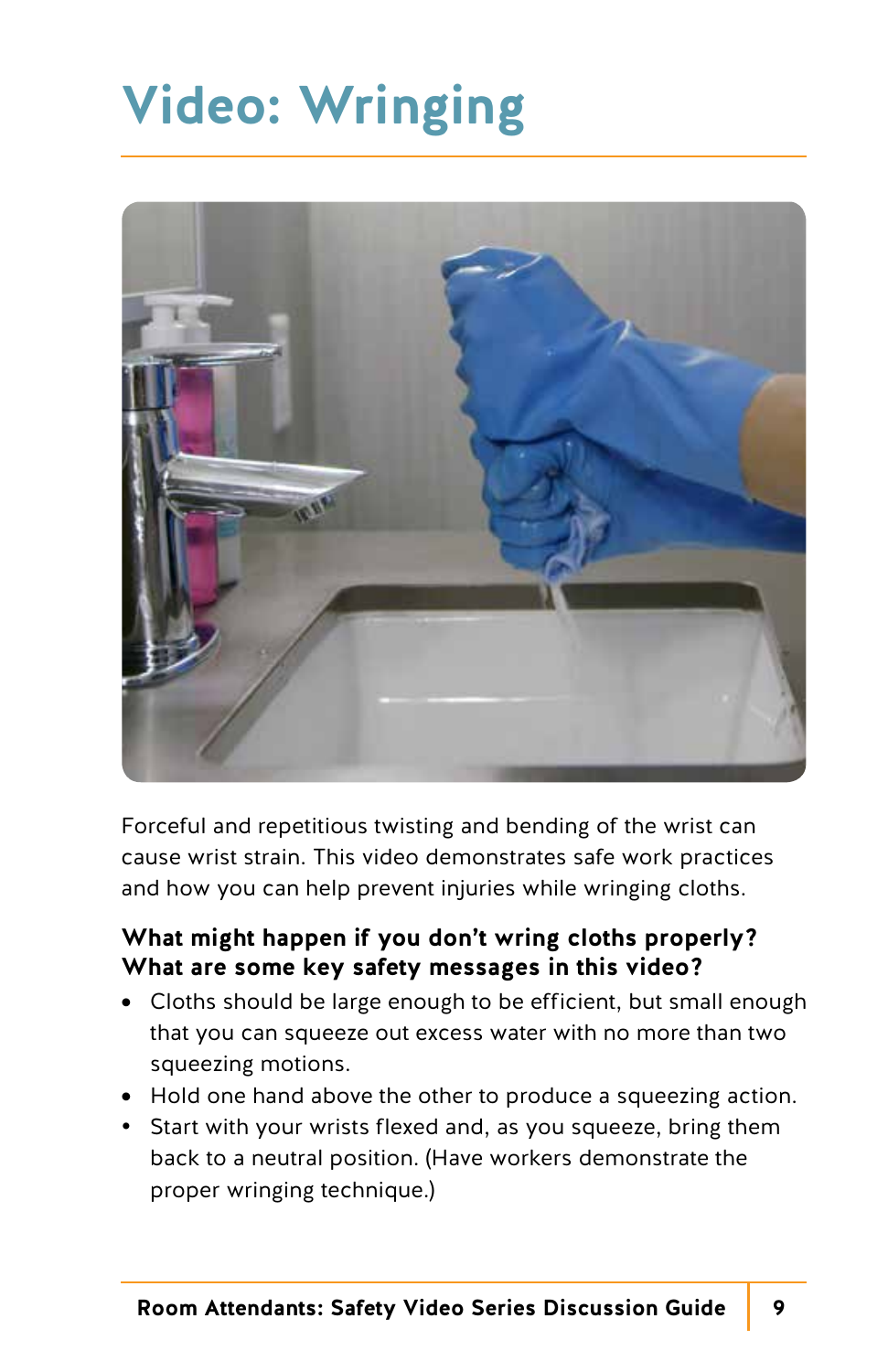## **Video: High Dusting**



Reaching up while holding a duster for long periods of time requires awkward and fixed positions of the arms, shoulders, and neck. This task can lead to pain and stiffness in the neck, shoulders, and arms. This video demonstrates safe work practices and how you can help prevent injuries while engaged in high dusting.

#### **What if you can't reach an area you need to dust? What are some key safety messages in this video?**

- Extend your reach by using dusting tools with telescoping handles or a safe step stool.
- Never stand on chairs or other furniture.
- To improve your neck position and prevent dust from getting into your eyes, stand at an angle not directly under the dusting area.
- Work with your hands in front of your body, in the area between your shoulders, to minimize effort.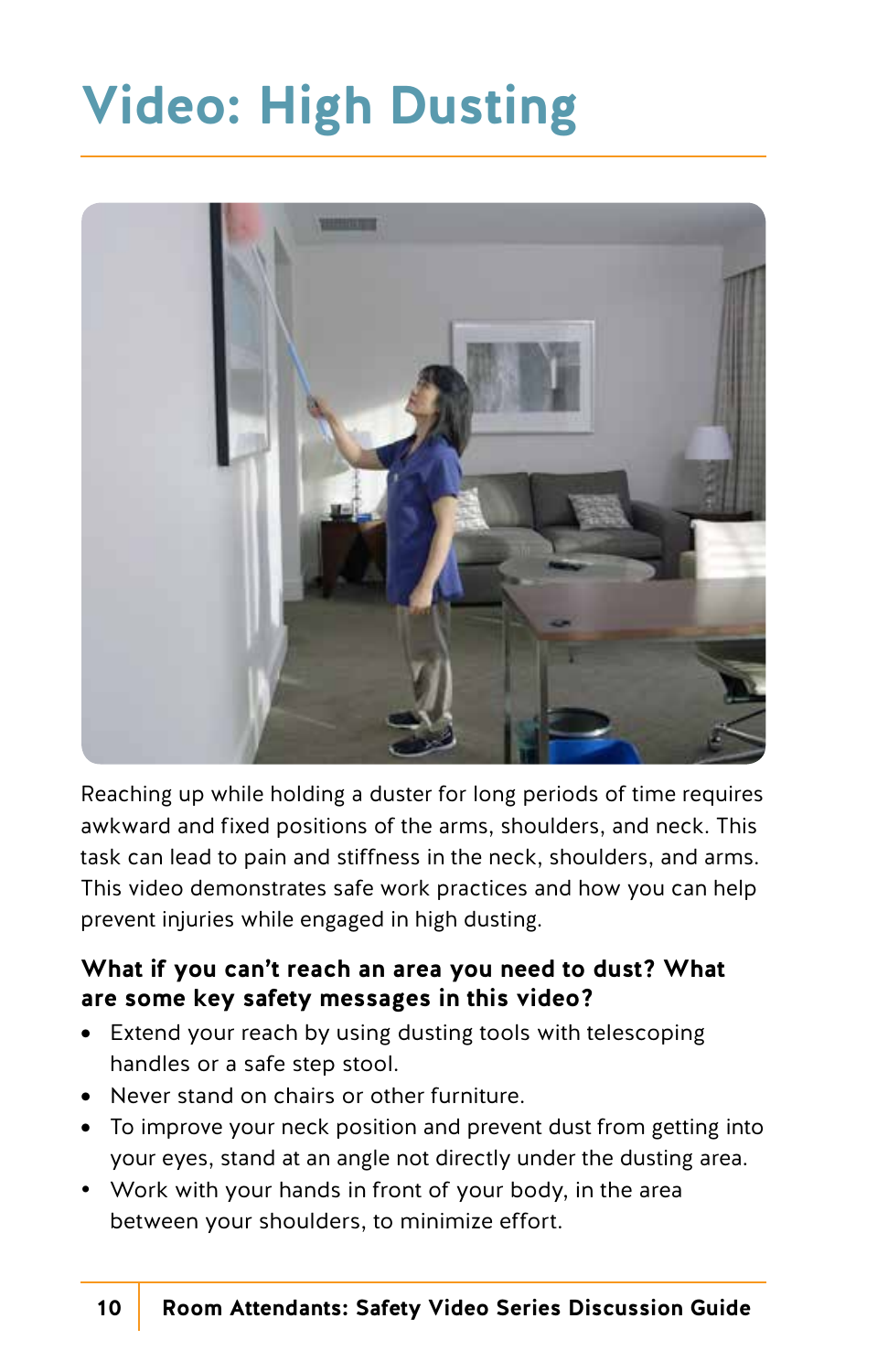#### **What other safety tips or procedures can you think of?**

- Wear face/eye protection.
- Keep elbows close to the body to minimize overreaching.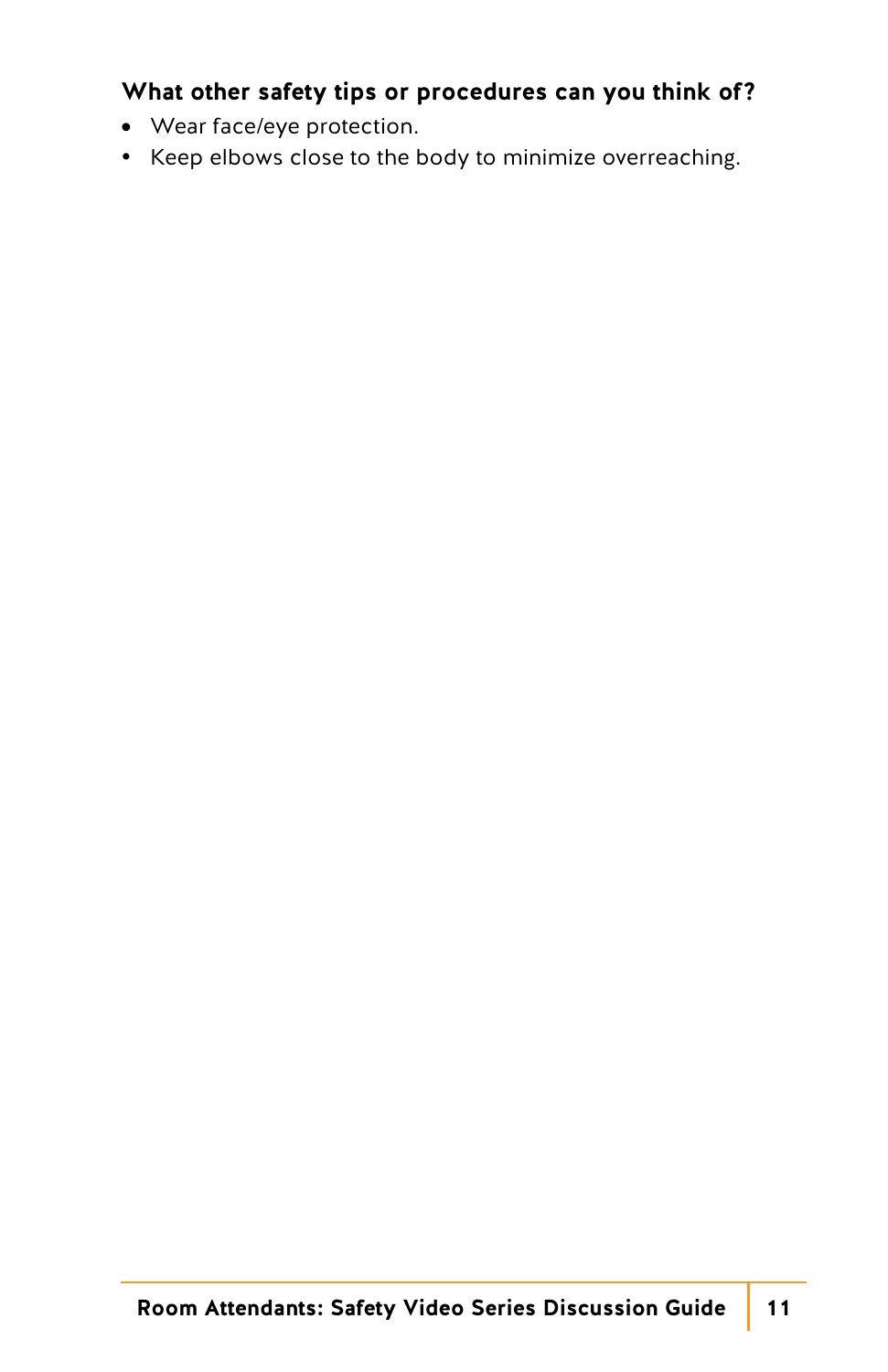## **Video: Emptying Cans**



Garbage containers can be heavier than you think and may contain dangerous objects. Before moving them or handling the garbage, it's important to check the weight of the can and examine its contents. This video demonstrates safe work practices and how you can help prevent injuries when emptying waste cans.

#### **What might happen if you don't check the waste can before moving or emptying it? What are some key safety messages in this video?**

- Always wear protective gloves.
- Tilt or pull the garbage can to check weight before moving it.
- Do a visual check of contents for broken glass or sharp points.
- Never push down on the garbage.
- Lift the can properly: use your knees and both hands to avoid bending your wrists.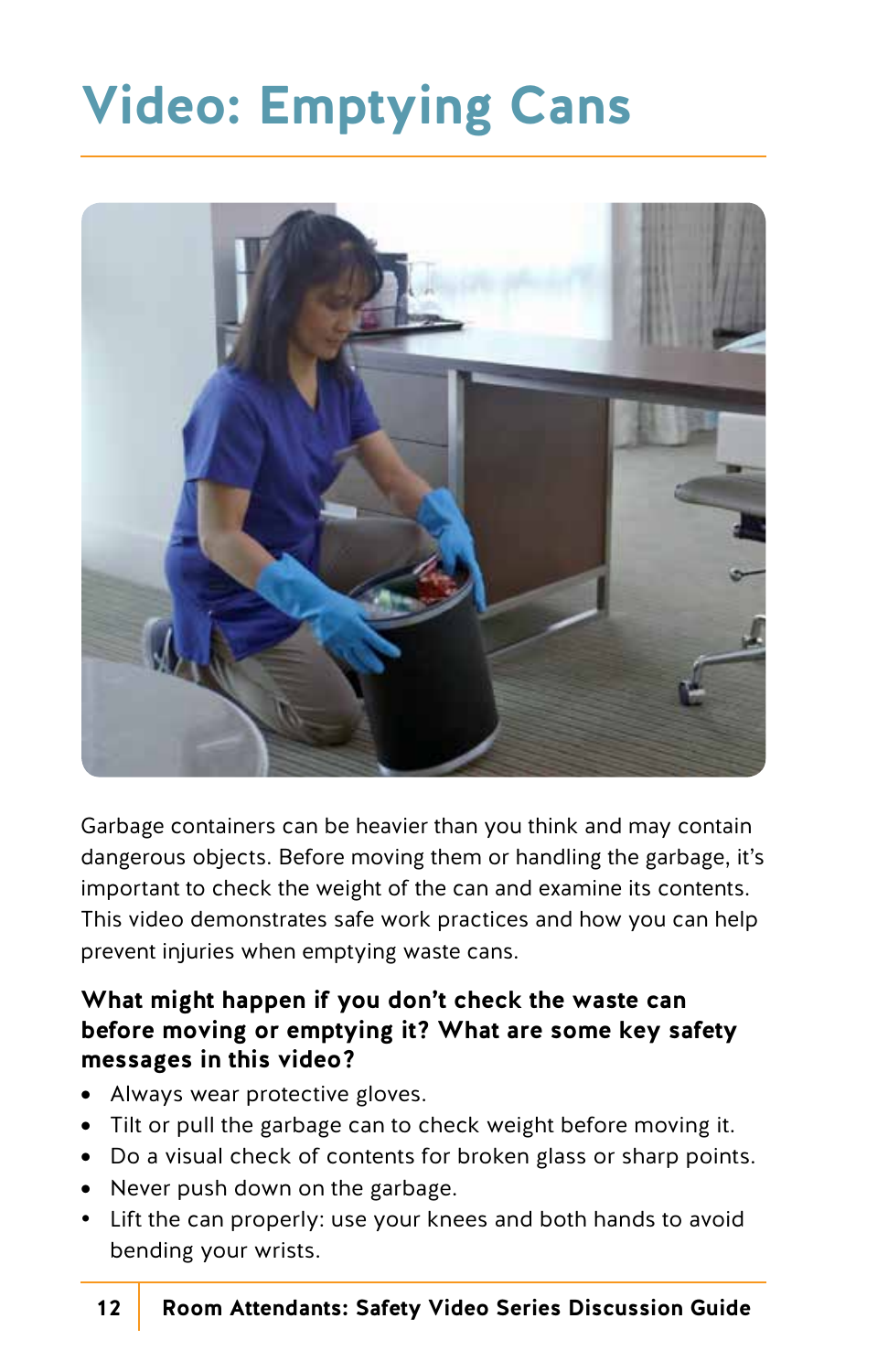## **Video: Vacuuming**



Vacuuming presents risks to the arms and to the back from repeated twisting. This video demonstrates safe work practices and how you can help prevent injuries while vacuuming.

#### **What might happen if you don't have proper body positioning while vacuuming? What are some key safety messages in this video?**

- Before you begin your work, ensure the vacuum is unplugged and then check for broken wheels or worn cords.
- When vacuuming, keep elbows at or near your sides to minimize shoulder movement.
- Adjust your grip on the vacuum so your hand is in line with your forearm.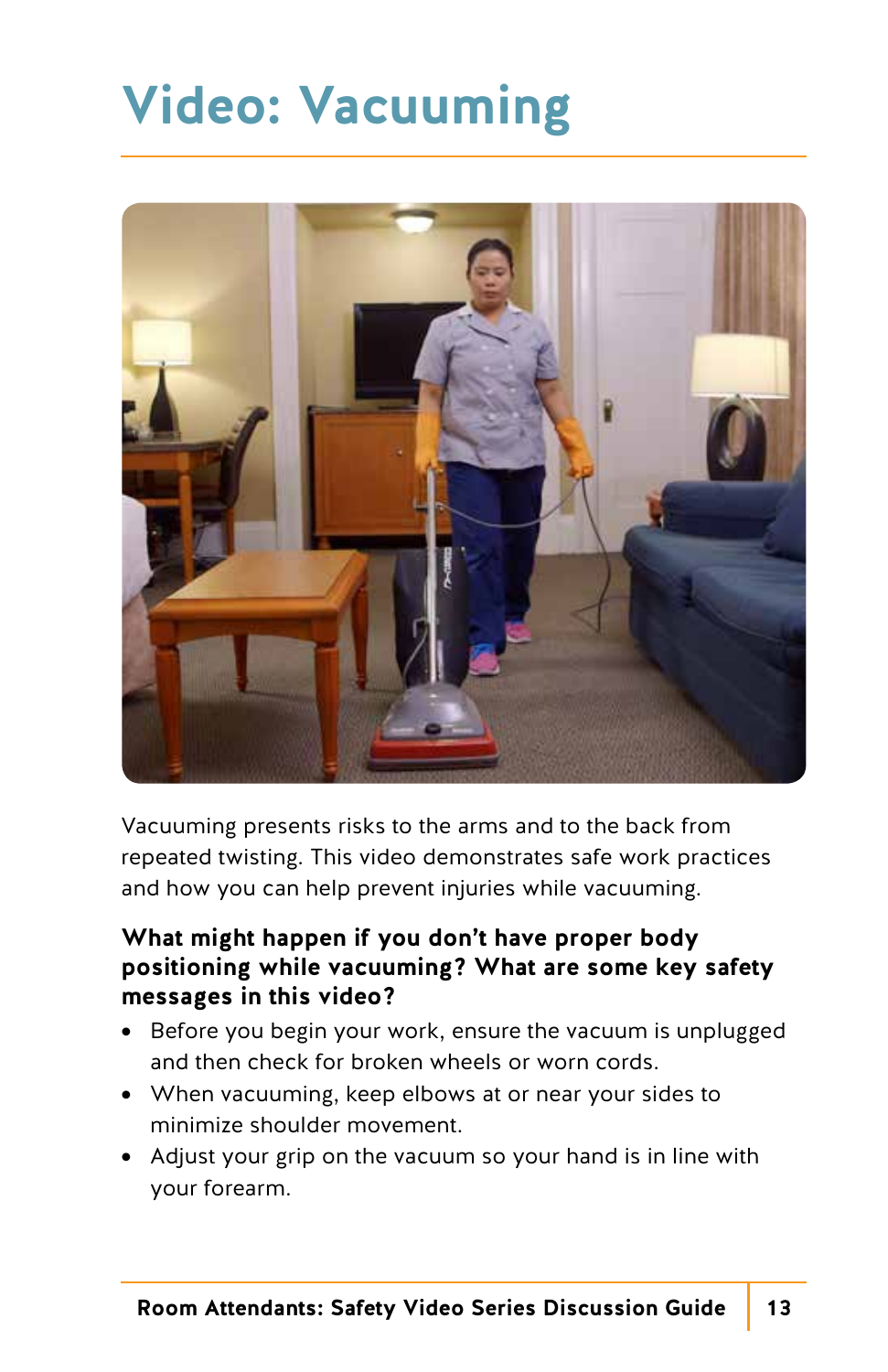- Walk the vacuum cleaner to reduce repetitive arm and shoulder motion.
- Avoid movements where your elbows are behind your body.
- Avoid overreaching by standing upright. Don't bend forward.
- Move your legs to turn the vacuum, instead of twisting your back.
- Move light furniture out of the way to make a clear path for you and the vacuum.
- Always be aware of the power cord to avoid tripping.

#### **What other safety tips or safe work procedures can you think of?**

- Maintain a neutral spine while working comfortably.
- Keep arms close to your body to encourage neutral posture.
- Use both hands, one to hold the vacuum and the other to hold the cord so you don't trip.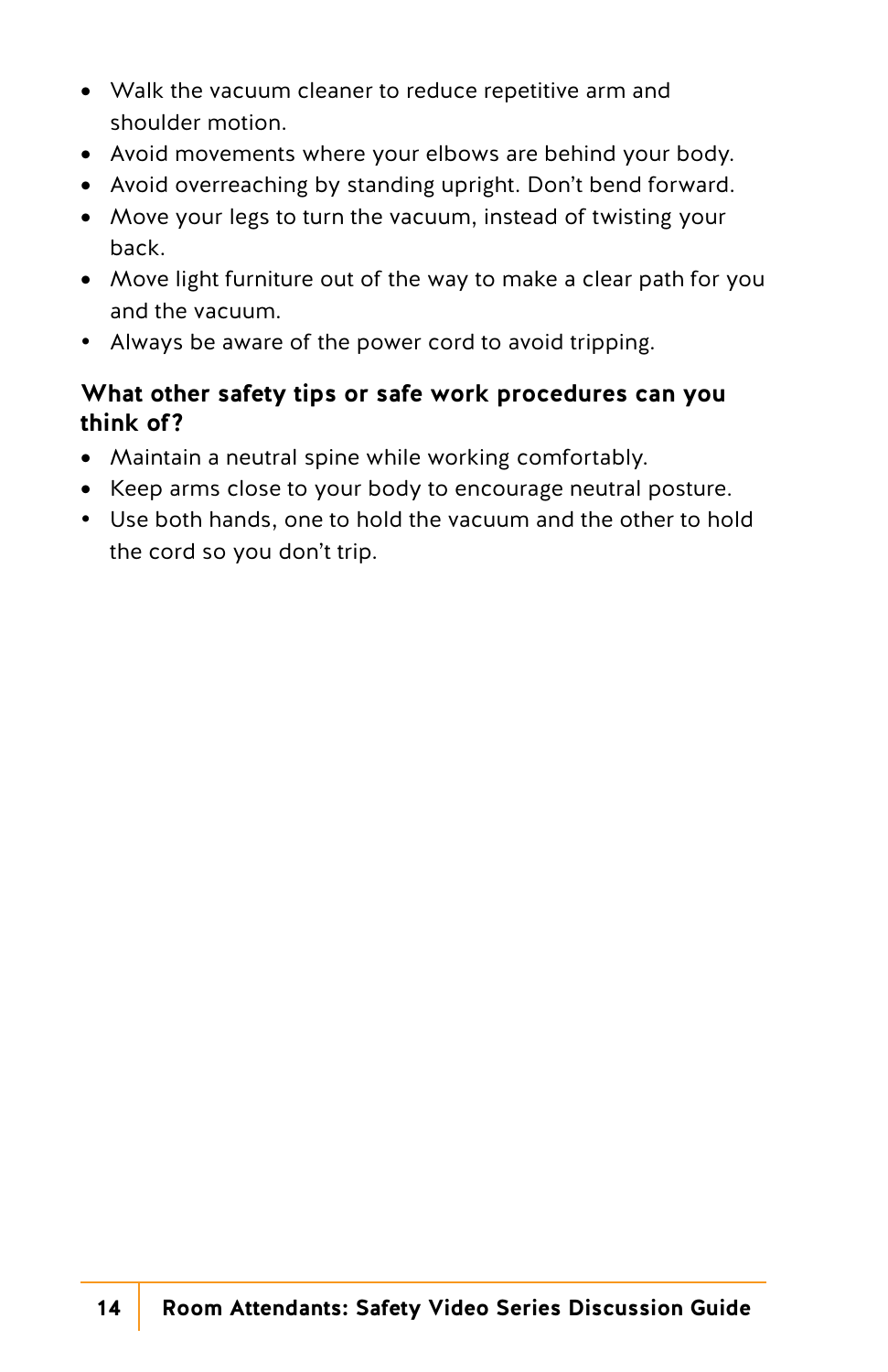## **Best practices for employers and supervisors**

It's your responsibility as an employer to conduct a risk assessment to identify hazards, and then control them. Whenever possible, eliminate the hazard so there's no risk of injury. When training your staff, follow the four steps below.

- (1) **Prepare** Provide a clear set of expectations for how work should be done. Give the employee health and safety resources, such as written safe work practices.
- (2) **Show** Describe how to do a specific task and then demonstrate it.
- (3) **Observe** Watch the employee do the task, and assess his or her understanding of the training. Provide feedback and correct any mistakes.
- (4) **Evaluate** Do spot checks and periodic evaluations to make sure the employee continues to follow the training. Remember: "Inspect what you expect."

Below are some additional best practices for promoting health and safety in your hotel:

### **Training and orientation**

- Provide trainers with a health and safety reference manual that offers background information for orienting new room attendants.
- Assign new employees to a trained, designated trainer or pair them with an experienced employee who can mentor them.
- Encourage employees to ask questions during training.
- Use training tools, such as an occupational health and safety orientation checklist (with accompanying trainer information sheet), and a rights and responsibilities quiz.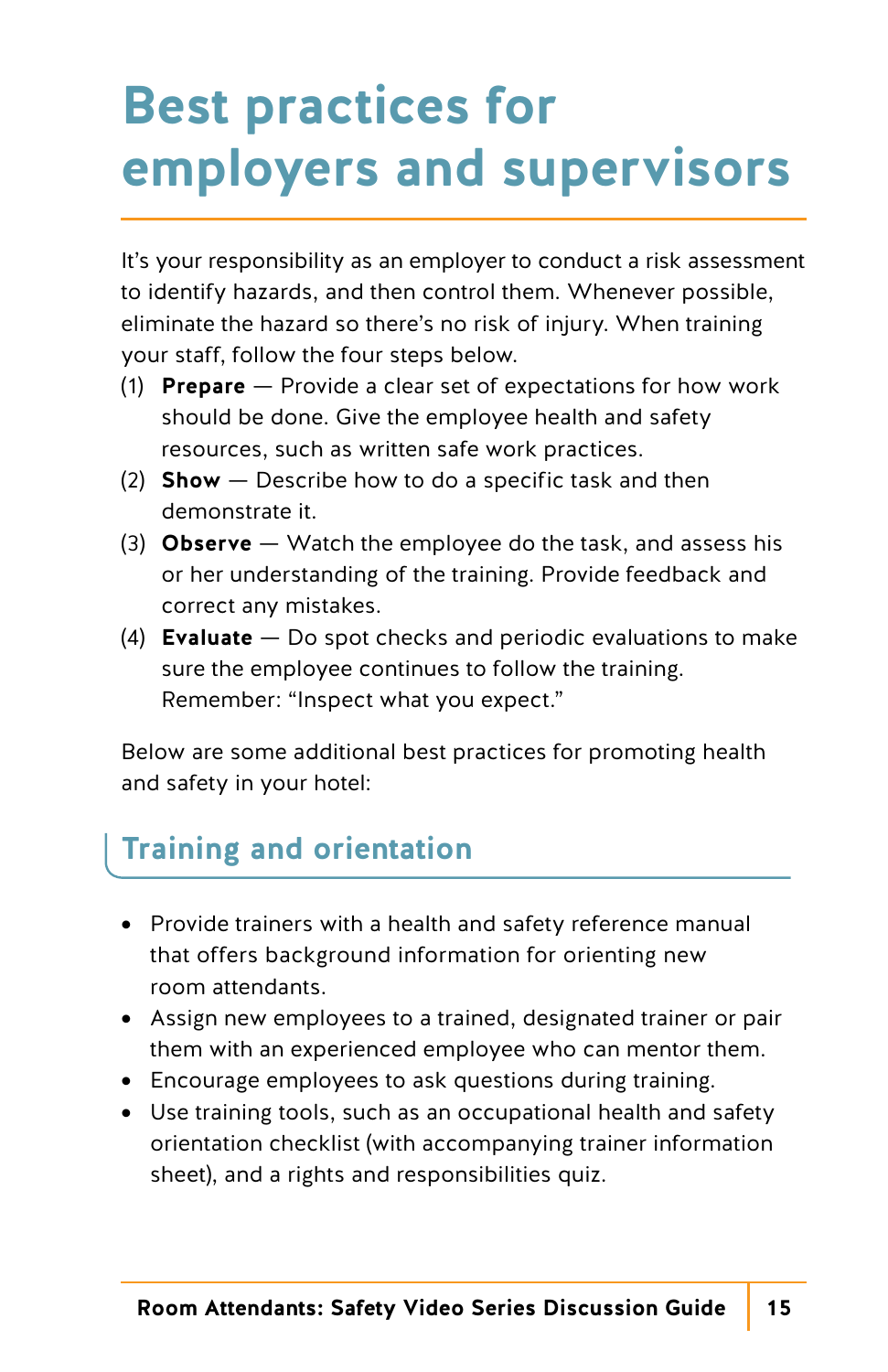### **Communication**

- Respond promptly and appropriately when employees raise safety-related questions and concerns.
- Praise valued behaviours using positive reinforcement. Use plain language and avoid jargon as much as possible.
- Consider an employee's learning style when providing education, training, or task assignments. Ask open-ended "what if" questions, and listen carefully to responses.
- Conduct reviews throughout the employee's probationary period, and conduct a post-hire interview to confirm that he or she knows the basic safety information, such as the company's health and safety representative.

### **Documentation**

- Provide employees with documents, such as job-specific safety training, ergonomic tips, safe work practices for specific tasks, and a "spot the hazards" poster.
- Maintain orientation and training records. For example, have employees sign off on checklists and other training materials.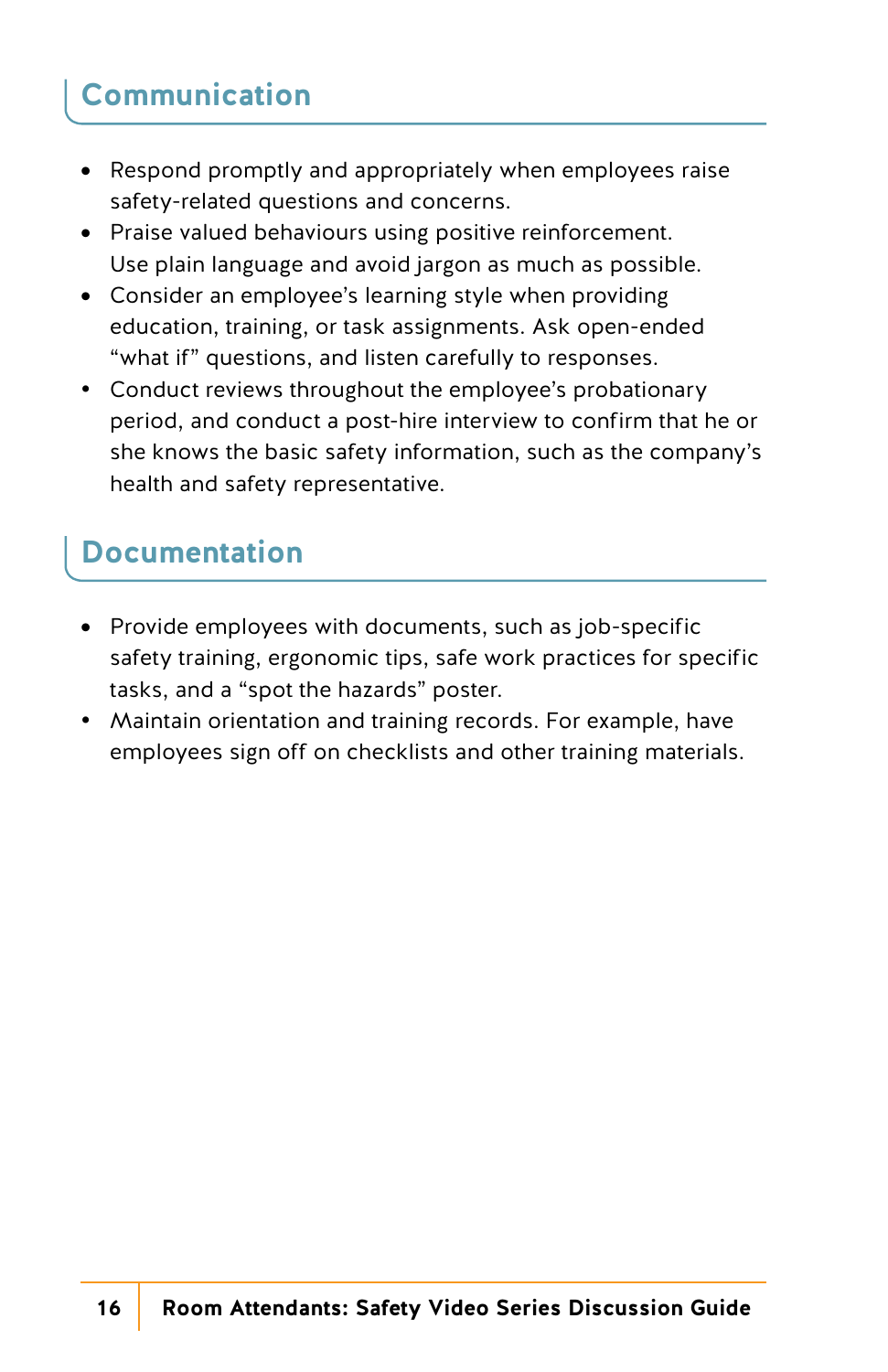### **WorkSafeBC publications and videos**

Many publications and videos are available for download on the WorkSafeBC website. The Occupational Health and Safety Regulation and associated policies and guidelines, as well as the *Workers Compensation Act,* are also available on [worksafebc.com](www.worksafebc.com).

Some publications and videos are available for purchase in print:

| Phone:           | 604.232.9704        |
|------------------|---------------------|
| Toll-free phone: | 1.866.319.9704      |
| Fax:             | 604.232.9703        |
| Toll-free fax:   | 1.888.232.9714      |
| Online ordering: | worksafebcstore.com |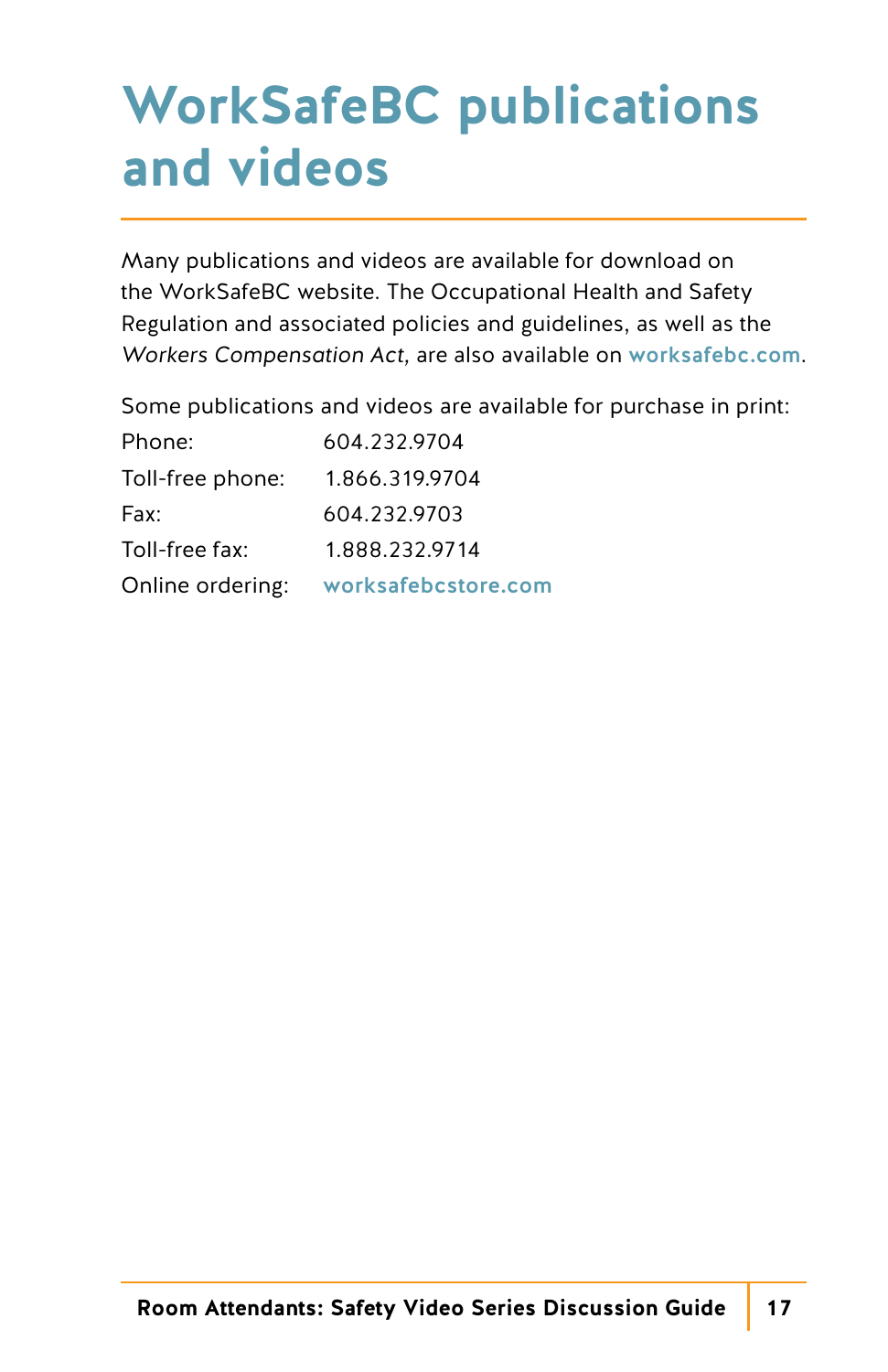## **WorkSafeBC prevention information line**

The WorkSafeBC prevention information line can answer your questions about workplace health and safety, worker and employer responsibilities, and can help you report a workplace accident or incident. The prevention information line accepts anonymous calls.

Phone 604.276.3100 in the Lower Mainland, or call 1.888.621.7233 (621.SAFE) toll-free in British Columbia.

To report after-hours and weekend accidents and emergencies, call 604.723.7711 in the Lower Mainland, or call 1.866.922.4356 (WCB.HELP) toll-free in British Columbia.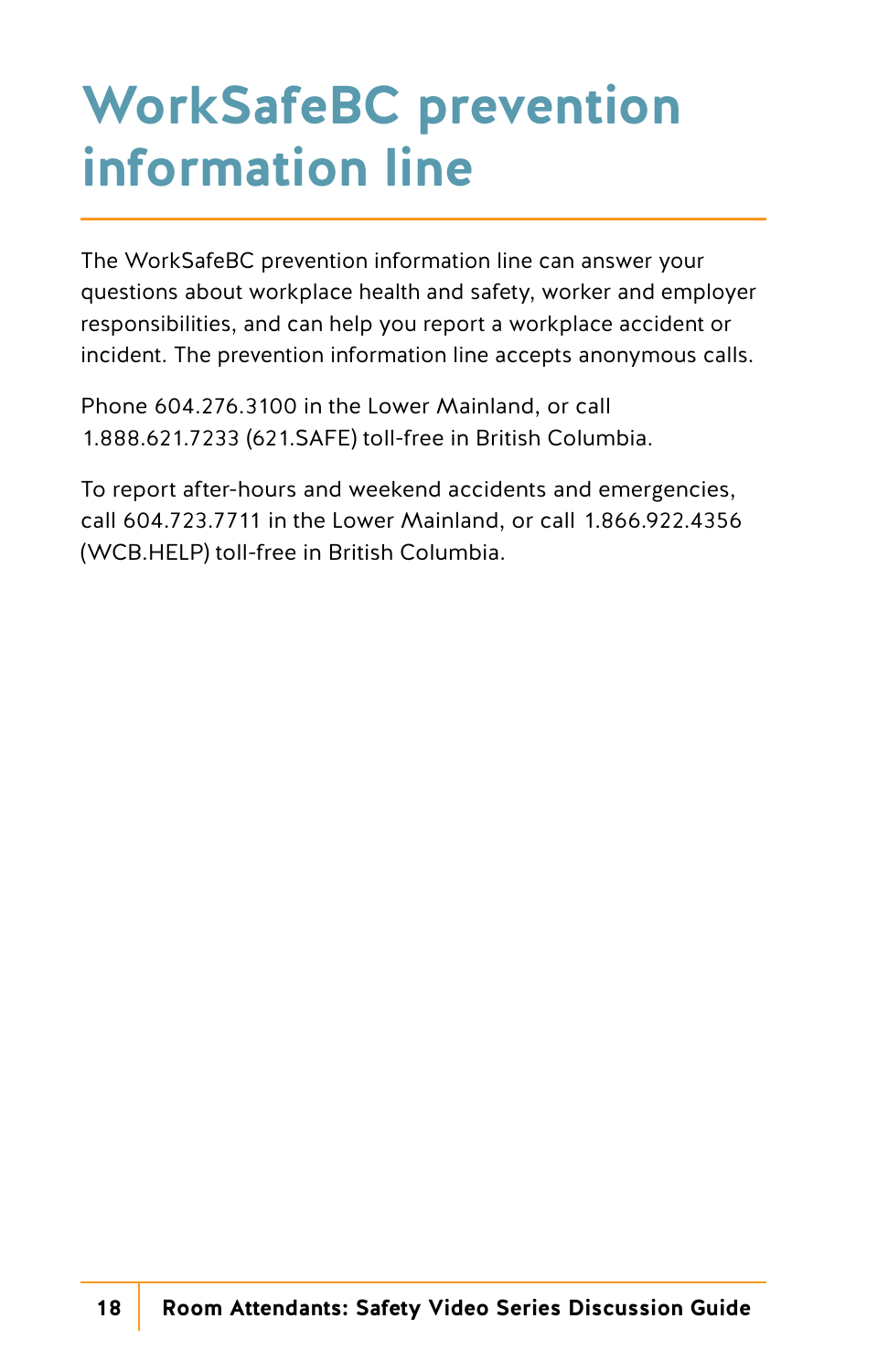### **Resources**

### **WorkSafeBC resources**

The following resources are available online at [worksafebc.com](www.worksafebc.com).

- Room Attendant infographic posters (for posting in staff lunch and break rooms)
- Ergonomic Tips for the Hospitality Industry pamphlet series
- *Health and Safety for Hospitality Small Business Guid*e
- *3 Steps to Effective Worker Education and Training*
- *A Clean Sweep: Safe Work Practices for Custodians* (Infoflip and Web book)

### **go2HR resources**

[The following resources are available online at](www.go2hr.ca/OHSresources) go2hr.ca/ OHSresources.

- *Safety Sweep: An Employer's Guide to Preventing Injuries to Room Attendants in BC Accommodations*
- *Keys to Injury Management: Return to Work Resources for BC Accommodations*